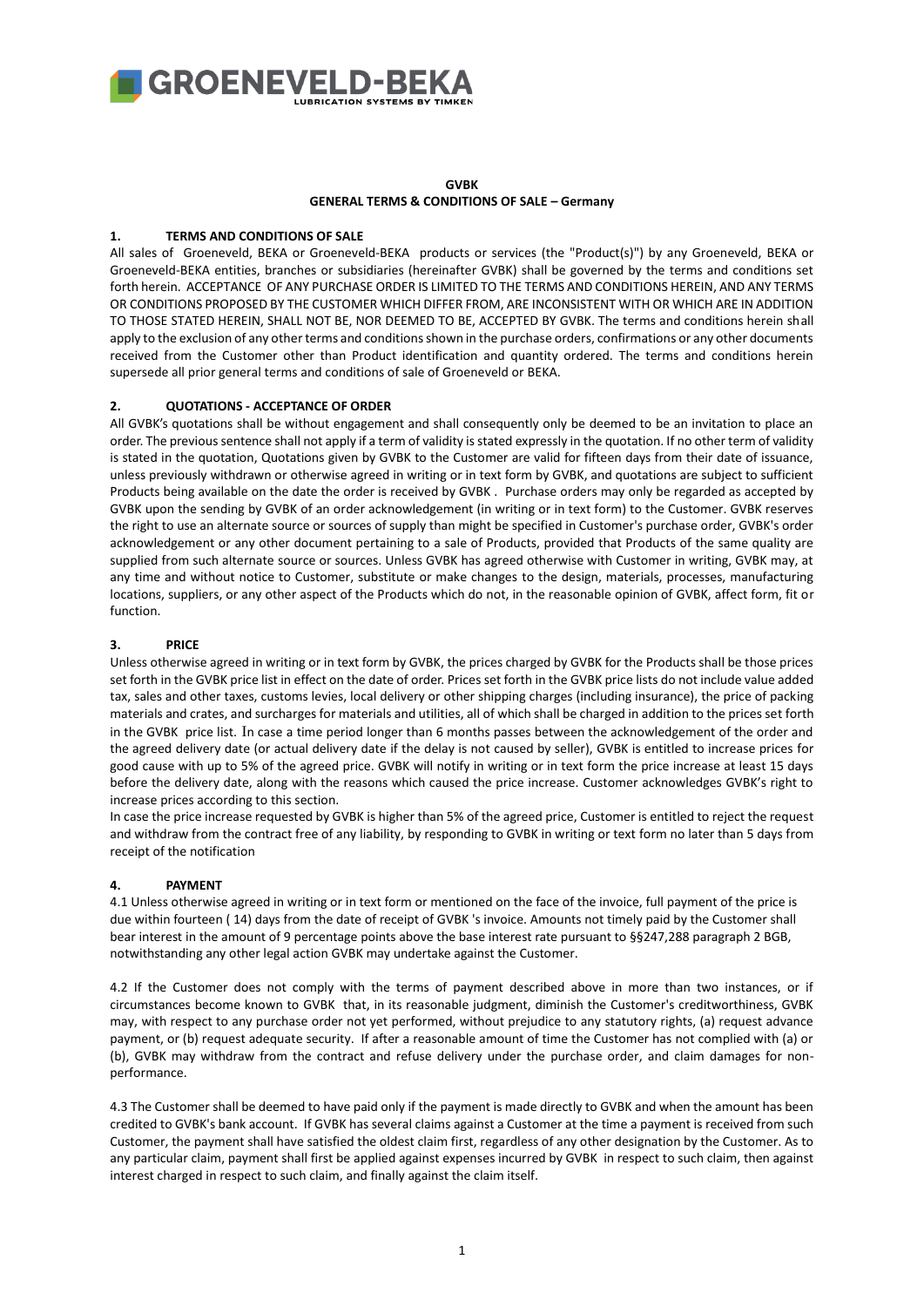4.4 GVBK may show additional damages caused by the Customer's default and demand indemnification from Customer therefore. The Customer shall have a right of set-off or a right to withhold payment only if the Customer's counterclaim (a) has been acknowledged by GVBK, or (b) has been confirmed by legal action and can no longer be contested by GVBK.

### **5. IDENTIFICATION**

GVBK will show the purchase order number, together with appropriate information identifying the shipment, on GVBK 's invoices, shipping containers or tags, and other accompanying papers.

### **6. DELIVERY TERMS**

6.1 Except as otherwise agreed by GVBK in writing or in text form, the Products shall be delivered Ex Works (as defined in Incoterms 2020) GVBK 's plants or warehouses or plants or warehouses of affiliated companies of GVBK , or plants or warehouses of suppliers of GVBK , as the case may be ("GVBK Facility"). Notwithstanding the delivery condition, the place of performance for the delivery shall be considered GVBK' plants or warehouses or plants or warehouses of affiliated companies of GVBK.

6.2 Unless a specific delivery date has been expressly agreed in writing by parties, any delivery dates indicated by GVBK for the Products are indicative only and GVBK shall not in any way be liable for any delays in delivery. GVBK shall nevertheless use its reasonable efforts to effect the delivery on the dates it has indicated. If GVBK defaults in delivery against dates considered to be binding, the customer must first set a reasonable extension of time for performance of at least 14 days, unless this is unreasonable. GVBK shall not be in default as long as the customer is in default in fulfilling obligations towards GVBK; this shall also include obligations under other contracts.

6.3 Partial deliveries by GVBK shall be permitted.

6.4 In the event of interference with or interruption of GVBK 's business due to any event of force majeure or due to other causes beyond GVBK 's control, such as, but not limited to, strikes or other labor disputes, fires, floods, nuclear incidents, earthquakes, storms, accidents, disease, epidemic, scarcity of labor, materials or fuel, airport or port congestion or other transportation difficulties, war, acts (including failure to act) of any governmental authorities, acts of public enemies, mobs or rioters, sabotage, or in the event of interference with or interruption of the Customer's business due to any of such causes, deliveries hereunder may be suspended or partially suspended, as the case may be, during the continuance of such interruption.

6.5 If any Product is in limited supply or the availability of the Product is otherwise restricted, GVBK shall have the right, in its sole discretion, to allocate its supply of Product to and among Customer and other purchasers of the Product

6.6 GVBK shall pack Goods for delivery according to the customary standards applying at GVBK. Amendments and/or supplements desired by Customer to deliveries of Products agreed between Parties shall only take effect after approval in writing or in text form by GVBK and shall be invoiced to Customer separately.

### **7. TRANSFER OF RISKS**

7.1 The risk of loss or damage to the Products shall pass to the Customer at the Ex Works point specified in Paragraph 6.1.

7.2 Once GVBK has informed the Customer that the Products ordered are ready for delivery, they must be claimed immediately by the Customer. If the Products are not claimed immediately, GVBK may put the Products in storage at the Customer's expense.

7.3 The risk of loss or damage to the Products shall pass to the Customer no later than at the time the Products are declared ready for delivery even if delivery is delayed due to the Customer's complete or partial default in payment or due to any other reason for which the Customer is responsible.

### **8. RETENTION OF TITLE**

8.1 TITLE TO AND OWNERSHIP IN THE PRODUCTS SHALL ONLY TRANSFER TO THE CUSTOMER AFTER FULL PAYMENT OF THE APPLICABLE INVOICE, FULL PAYMENT OF ANY INVOICE RESULTING FROM THE BUSINESS RELATIONSHIP, FULL PAYMENT OF A POSITIVE BALANCE IN FAVOUR OF GVBK ARISING FROM A CURRENT ACCOUNT, AND ANY APPLICABLE INTEREST. CONSEQUENTLY, BEFORE SUCH FULL PAYMENT, GVBK REMAINS OWNER OF THE PRODUCTS ("RETENTION PRODUCTS"). ALTHOUGH GVBK RETAINS TITLE IN THE PRODUCTS SOLD UNTIL FULL PAYMENT OF THE PRICE, THE CUSTOMER SHALL BE EXCLUSIVELY LIABLE FOR ANY LOSS OR DAMAGE OF ANY NATURE WHATSOEVER WHICH MAY BE CAUSED BY OR TO THE PRODUCTS, UPON THE TRANSFER OF RISK AS DEFINED ABOVE IN SECTION 7.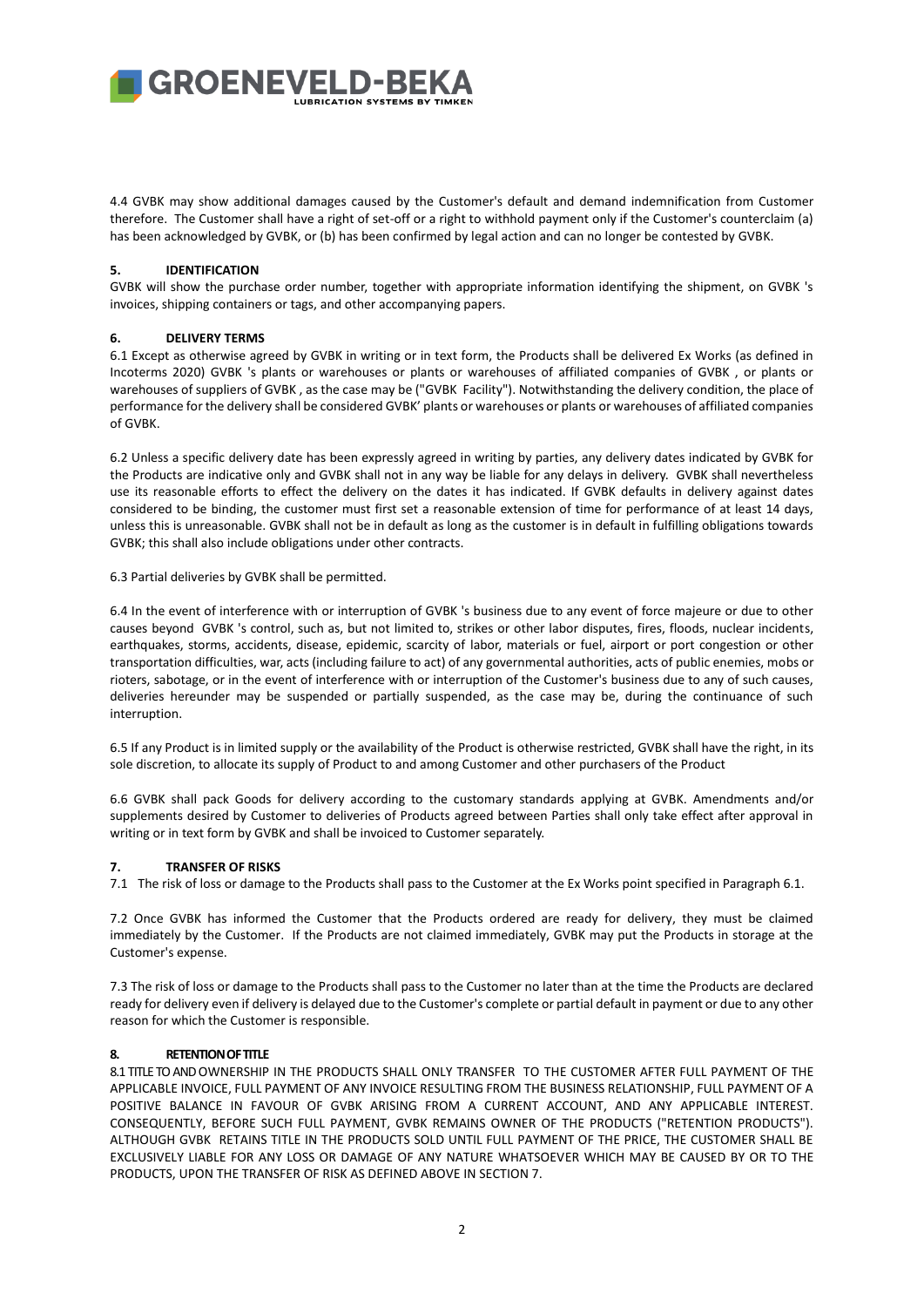8.2 The Customer shall inform GVBK immediately of any attachment to, or any other legal or factual impairment of the Retention Products, or of any security granted to GVBK.

8.3 GVBK or any agent designated by GVBK , may remove Retention Products from the Customer's premises if the Customer has failed to pay the invoice(s) related to such Retention Products or if GVBK has cancelled the purchase order related to such Retention Products pursuant to these terms and conditions. If the removal occurred due to the Customer's default in paying, such removal shall not constitute a cancellation of the underlying purchase order by GVBK unless GVBK expressly stated this in writing.

8.4 To the extent permitted by applicable law, the following provisions shall apply:

- a) If the Retention Products are processed, manufactured or remodeled, GVBK shall be a co-owner of the resulting new product. GVBK 's co-ownership shall be in proportion to the Retention Products' invoice value when compared to the invoice values of the other processed or remodeled products that became part of the new Product.
- b) If GVBK loses title to a Retention Product under applicable law due to a commingling with other products, the Customer hereby already transfers to GVBK the Customer's co-ownership in the resulting new products in proportion to the Retention Products' invoice value when compared to the invoice values of the other products that became part of the new product. The Customer shall hold all such products in safe custody for GVBK free of charge.
- c) The Customer may resell the Retention Products or the products co-owned by GVBK only in the ordinary course of business under customary terms of sale and only as long as the Customer satisfies its financial obligations towards GVBK when due. The Customer shall sell the Retention Products only with retention of title. Claims of the Customer which arise from the Customer's sale of the Retention Products are hereby assigned to GVBK, and GVBK accepts such assignment. Such claims shall serve as security for GVBK 's claims against the Customers to the same extent as the Retention Products.
- d) If the Customer sells the Retention Products jointly with other goods not delivered by GVBK, the assignment of the claims shall be only in the amount of the Customer's invoice amount that can be attributed to of the Retention Products. In case of resale of products co-owned by GVBK pursuant to paragraph (a) above, claims will be assigned to GVBK corresponding to the amount of GVBK 's co-ownership.
- e) If the Customer collects amounts received from the sale of Retention Products in a revolving account relationship between the Customer and its respective customers, the Customer hereby transfers to GVBK such portion of the final balance due to the Customer which corresponds to the amounts received in respect to the Customer's sale of GVBK 's Retention Products.
- f) The Customer is authorized to collect amounts due from resales of the Retention Products as long as the Customer meets his payment obligations to GVBK. If the Customer (a) is in default with his payments, (b) transfers his business to a third party, (c) has suffered a reduction in his creditworthiness, (d) is in liquidation or insolvency proceedings, or (e) has violated his obligations under this Section, GVBK may revoke the authorization to collect such outstanding amounts due at any time.
- g) If GVBK has revoked the Customer's authority to collect outstanding amounts from his customers, the Customer shall immediately inform his respective customers of his assignment of such claims to GVBK and shall provide GVBK with all information and files necessary for the collection of the outstanding amounts. In addition, the Customer shall transfer any security received from his respective customers in respect to such claims. In the event that the aggregate value of the collateral securing GVBK 's claims exceeds 20%, GVBK shall at the Customer's request release excess collateral selected by GVBK.

### **9. ACCEPTANCE OF ITEMS; NOTICE OF DEFECTS; OTHER OBLIGATIONS OF CUSTOMER**

9.1 The Customer shall note any claim for short delivery on the carrier's collection note, goods received note or the equivalent thereof, with signature of the collection note, the goods received note or the equivalent thereof constituting acceptance and receipt of the quantities recorded on the said notes and conformity of the delivery with the purchase order.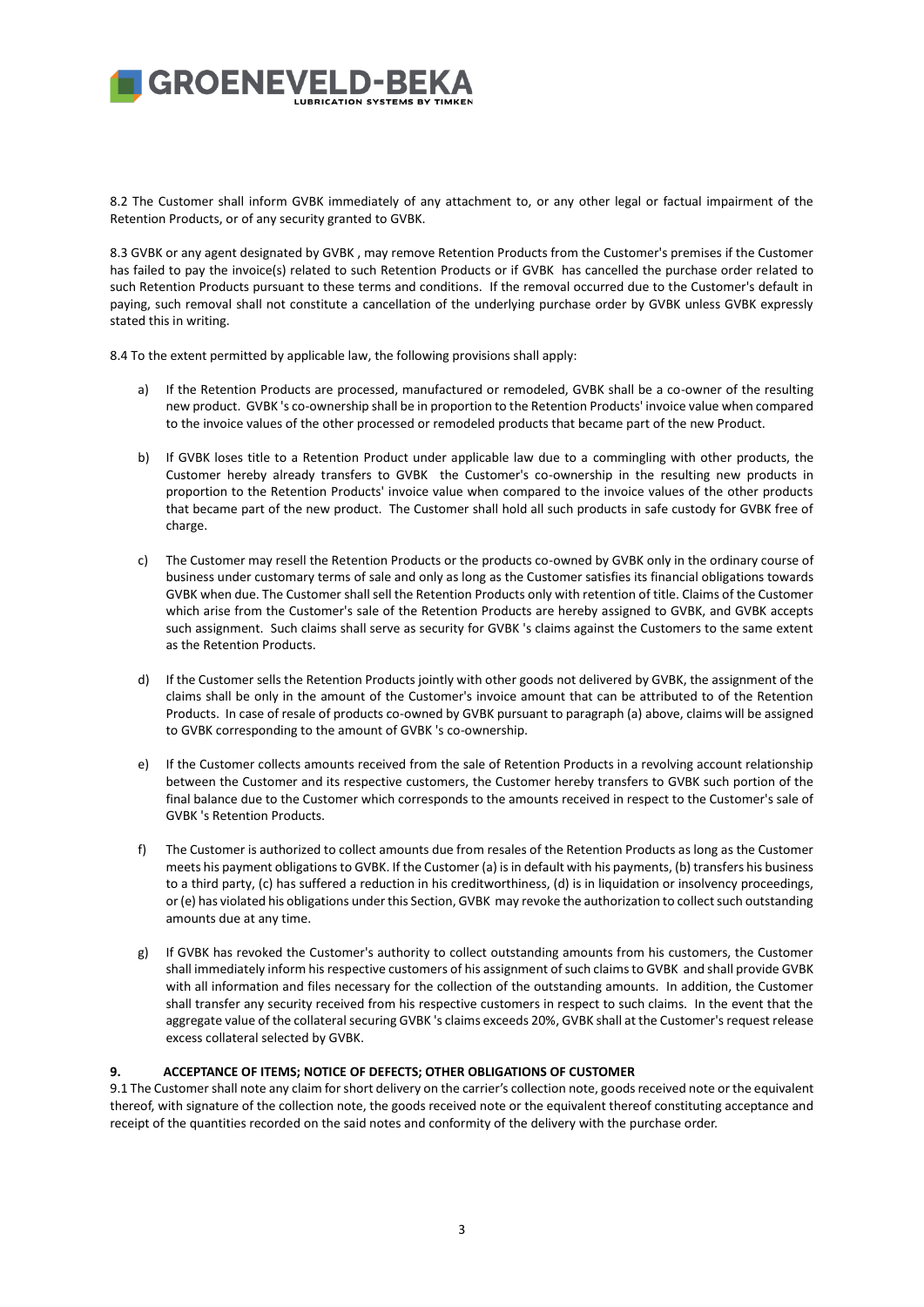9.2 The Customer shall be obliged to examine Products delivered immediately upon receipt. In respect to obvious defects, written notice shall be provided to GVBK within 8 days of the Customer's receipt of the Products. In respect to concealed defects, written notice shall be provided to GVBK immediately after the discovery of such defects. The notice shall specify the order date, invoice and shipment numbers, and shall if possible be sent to GVBK with a sample of the defective Products.

9.3 Customer is obliged to timely provide all access, facilities, Equipment, software and licences thereto, means and auxiliary means and information (including technical and functional documentation and other information) which GVBK or its designated agent will reasonably need for the proper execution of any order (and/or that may be useful in any other way), without charging GVBK in this respect. Customer shall also give GVBK all necessary and adequate cooperation required for the proper execution of any order and shall give GVBK instructions (on security and other relevant subjects) likewise without any charge to GVBK.

If Customer does not adequately and timely comply with the provisions of Article 9.3 then GVBK shall in any case have the right to suspend execution of the order concerned and shall have the right to charge for the costs thereby incurred according to the current prices and fees valid at that time. Customer holds GVBK indemnified against claims by third parties suffering damage in connection with the execution of any order that is the consequence of acts or omissions of Customer.

Customer shall be exclusively responsible for the selection, use, security, back-up action and application of Products delivered by GVBK within Customer's organization or outside, unless previously and unambiguously otherwise agreed between Parties in writing.

## **10. LIMITED WARRANTY**

10.1 GVBK expressly warrants: that (a) GVBK has title to the Products provided to the Customer; (b) the Products provided to the Customer conform to the description on the face of the relevant purchase order; and (c) the Products are free of defects in material or workmanship that would be discovered by following GVBK 's standards of manufacture and inspection at the time the Products were manufactured. This limited warranty shall remain in effect for 24 months from delivery of the product (unless a special warranty period is granted in written by GVBK or applies by operation of law). Replaced Products are subject to the remaining of the original warranty term but not less than 12 months.

10.2 This limited warranty shall not be effective unless the Products are properly used, properly mounted and kept free of all contaminants, and does not cover the replacement of Products damaged as a result of external factors such as, but not limited to, the breakage of components or mechanisms surrounding the Products, insufficient maintenance, overloading, contaminants, incorrect handling, improper selection, sizing, alignment, installation, any modification, addition, or repair made during the applicable warranty period by anyone other than GVBK or its authorized agents . The above limited warranty is conferred for the benefit of the Customer only, to the exclusion of any other person. GVBK does not warrant that the operation or use by Customer of the Products in its applications will comply with the requirements of any safety code or regulation, or with any environmental or other law or regulation.

10.3 EXCEPT FOR THE EXPRESS LIMITED WARRANTY DESCRIBED ABOVE GVBK DISCLAIMS ALL REPRESENTATIONS AND WARRANTIES OF ANY OTHER KIND, EXPRESS OR IMPLIED, INCLUDING ANY WARRANTIES OF MERCHANTABILITY, QUALITY, FITNESS FOR A PARTICULAR PURPOSE OR STANDARDS OF PERFORMANCE.

### **11. LIMITATION OF LIABILITY**

11.1 GVBK's sole liability under the exclusive, express and limited warranty set forth in Section 10 above, shall be, at GVBK's choice, to repair or replace without charge, Ex Works GVBK Facility, any Products which do not comply with the foregoing exclusive, express and limited warranty, or a credit of a fair amount not to exceed the price paid for the nonconforming Product; PROVIDED that any Products or parts for which repair or replacement is requested must be forwarded to GVBK Facility, for physical examination to determine whether they complied with said limited warranty.

REPAIR OR REPLACEMENT WITHOUT CHARGE OR CREDIT OF AN AMOUNT NOT TO EXCEED THE PRICE PAID SHALL BE THE CUSTOMER'S SOLE AND EXCLUSIVE REMEDY.

- 11.2.1 Unless otherwise stipulated in these terms and conditions, GVBK shall only be liable for damages due to breach of contractual or non contractual obligations or during the initiation of the contract, in the event of intention or gross negligence as well as in the event of culpable breach of essential contractual obligations.
- 11.2.2 In the event of a simple negligent breach of essential contractual obligations, GVBK shall only be liable for foreseeable damage typical of the contract. Essential contractual obligations are contractual obligations the fulfilment of which makes the correct execution of the contract possible and on the observance of which the customer regularly relies on.
- 11.2.3 In the event of damages under clause 11.2.2, liability for loss of profit and loss of production, loss of goodwill, for damages not caused to the delivery items themselves and for damages to other assets of the customer (so-called consequential damages), as well as third party penalties are excluded.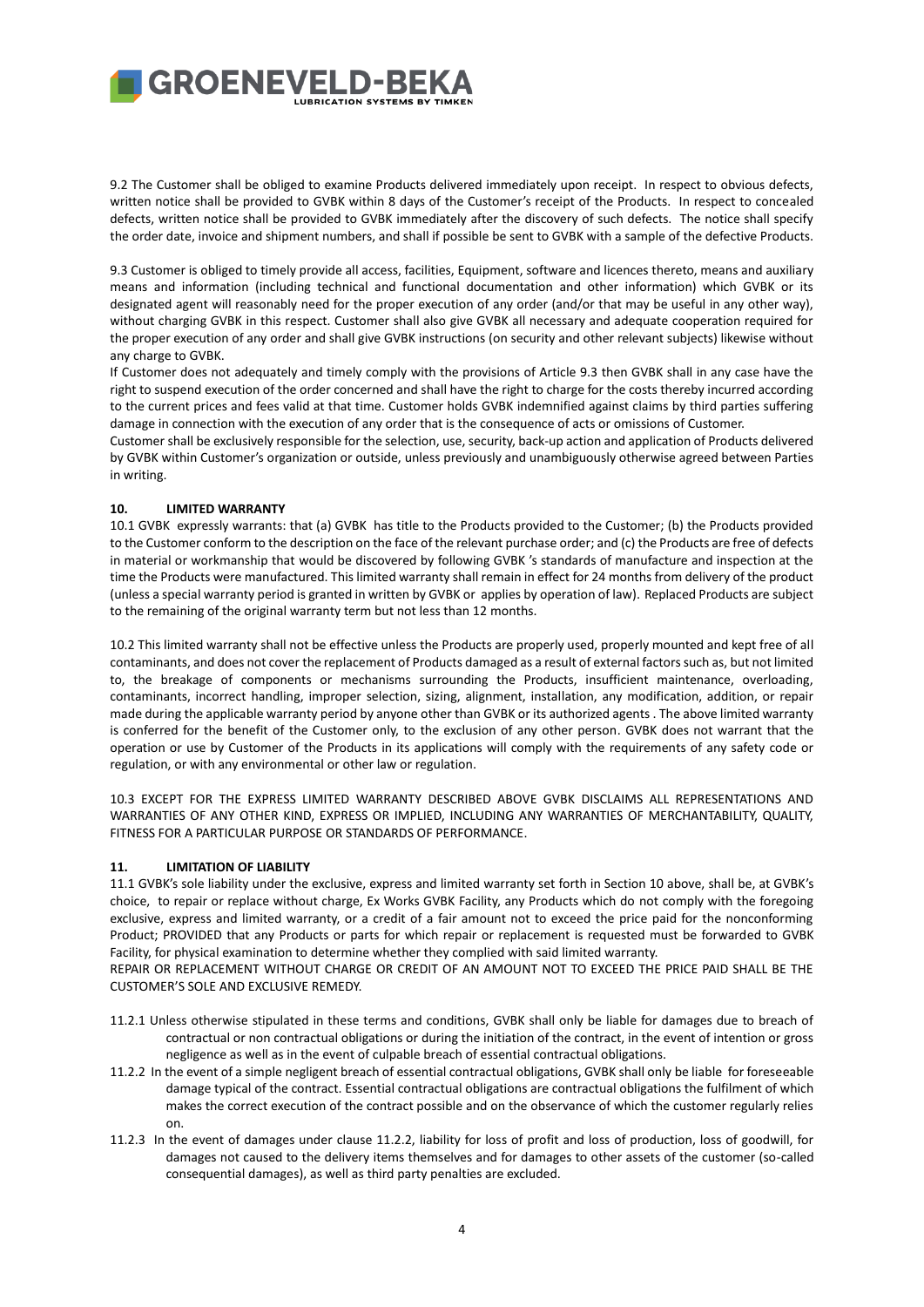11.2.4 The above limitations of liability shall not apply in the event of injury to life, physical integrity or health.

11.2.5 Third party claims under the Product Liability Act shall remain unaffected

11.3 If a consumer makes a warranty claim related to a product which is, or consists in part of, a GVBK Product, any Customer of GVBK who pursuant to Sections 437 and 478 para. 2 of the German Civil Code (BGB) claims damages from GVBK based on such consumer claim, shall immediately notify GVBK of the consumer claim and of the Customer's claim to seek damages from GVBK in respect thereto. The Customer shall send the defective Product back to GVBK for physical and metallurgical examination.

The recourse of the Customer pursuant to Sections 437 and 478 para. 2 BGB is limited to amounts not covered by the insurance of the Customer.

## **12 CANCELLATION**

12.1 Should the Customer desire to cancel a purchase order, after being so advised GVBK shall discuss the matter promptly with the Customer and if possible reach a mutually satisfactory agreement for cancellation. If such an agreement cannot be reached, the Customer shall give GVBK a notice of the Customer's desire to proceed with cancellation, such notice to be sent to GVBK by registered mail addressed to GVBK . GVBK shall thereupon submit a statement to the Customer of the amount of Product in any GVBK Facility which was completed and ready for shipment, the amount of Product or raw materials in such facility partially completed or purchased for use in the performance of the cancelled purchase order, whether actually in the process of manufacture or not, and the scrap or other value of all finished and unfinished Product and raw materials, all as of the time of receiving said notice from the Customer.

12.2 Within thirty days from the receipt of such statement from GVBK , the Customer will notify GVBK of the Customer's desired disposition of all completed Products, and will pay GVBK as liquidated damages (a) for all Products completed and ready for shipment at the contract price; and (b) for all unfinished Products and raw materials at cost, plus all sales and administrative overhead and profit in proportion to the state of completion of the Products at the time of the termination of the Customer's order, provided, however, that the Customer will be credited with the scrap or other value of all unfinished Products and raw materials and of any finished Products which the Customer directs GVBK to retain. Title to and possession of all raw materials and finished and unfinished Products which the Customer directs GVBK to retain shall remain with GVBK. Any Products delivered to the Customer shall be subject to the remaining provisions of these terms and conditions. Payment by the Customer under this Section 12 shall be made by the Customer in accordance with Section 4.

### **13. INTERNATIONAL TRADE**

13.1 Customer shall comply strictly with all applicable U.S., EU or other government export laws and regulations, including, but not limited to, the Arms Export Control Act and the International Traffic in Arms Regulations, the Export Administration Regulations, and the various economic sanctions laws, regulations and executive orders administered by the Office of Foreign Asset Controls. Customer shall assist GVBK in complying and documenting compliance with those laws, regulations and executive orders.

13.2 Customer represents that it is not, and to the best of Customer's knowledge, its customers, its customers' end-users and its agents are not, on the U.S. Government's Denied Parties List, the Unverified List, the Entity List, the Specially Designated Nationals List, or the Debarred List, and are not otherwise subject to any U.S., EU or other government sanction or restriction that would prohibit the sale or export by GVBK of the Products, Services or technology that are the subject of the Agreement. When GVBK so requests, Customer shall provide all end-user and end-use information of which it is aware or which it could obtain with commercially reasonable efforts.

### **14. PRODUCTS DISPLAY**

The Customer undertakes not to display the Products in a public place, and in particular not to make any dispatch or delivery to a public or private exhibition of whatsoever kind without the express prior written agreement of GVBK .

### **15. BUSINESS CONDUCT**

Customer represents and warrants that it has not engaged in and will not engage in any unlawful or unethical conduct (such as making or offering to make any improper or illegal payment or gift to an employee or official of a government, political party or political candidate, government-owned or controlled company or public international organization) to promote GVBK's products or services or to promote or facilitate the business interests of GVBK.